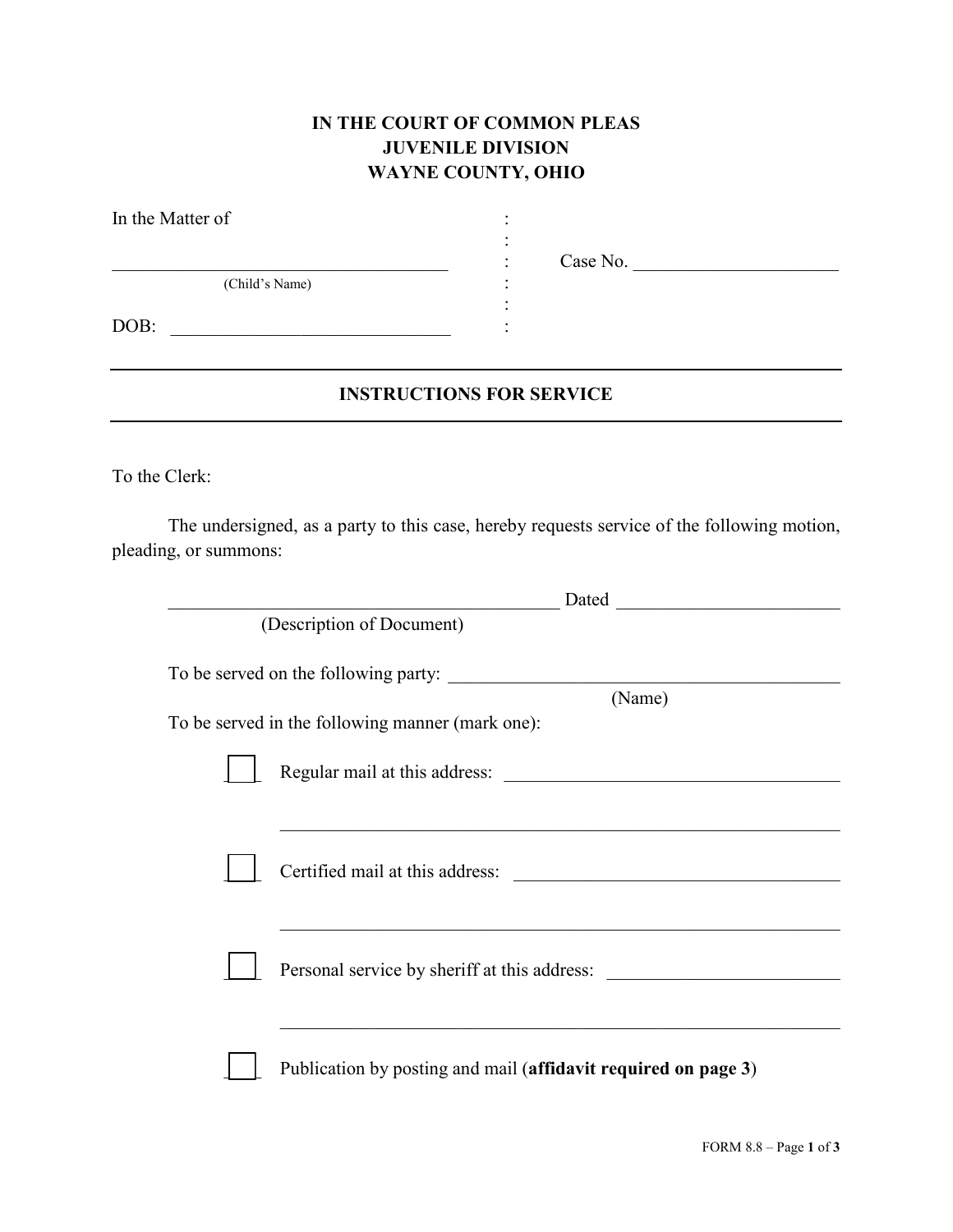By signing below, I represent the above information is truthful and complete to the best of my knowledge.

Signature of Requestor

 $\mathcal{L}_\mathcal{L}$ 

 $\mathcal{L}_\text{max}$  , where  $\mathcal{L}_\text{max}$  and  $\mathcal{L}_\text{max}$  and  $\mathcal{L}_\text{max}$ 

Address

City/State